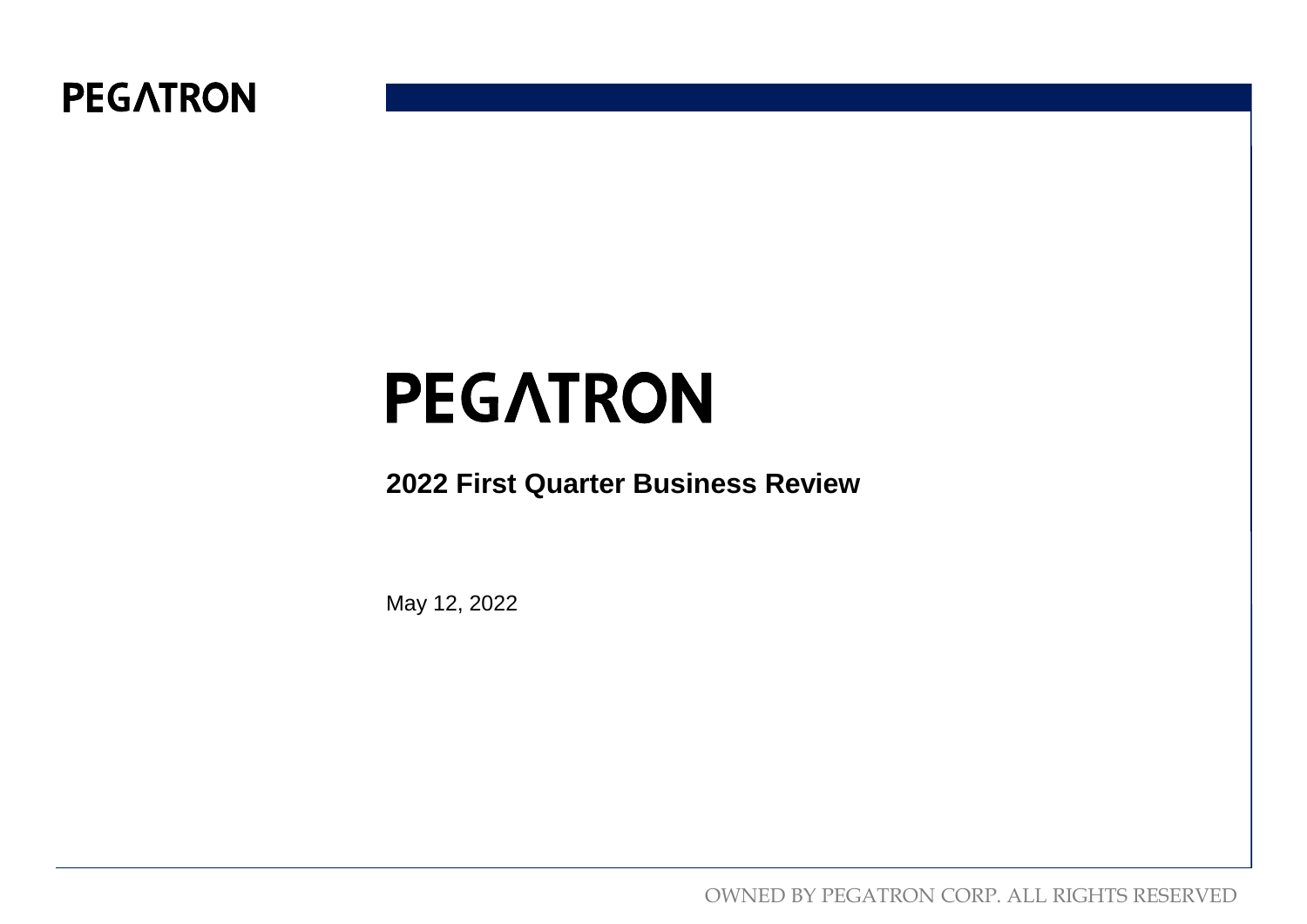

**Agenda**

- **Financial Results**
- **Business Highlight**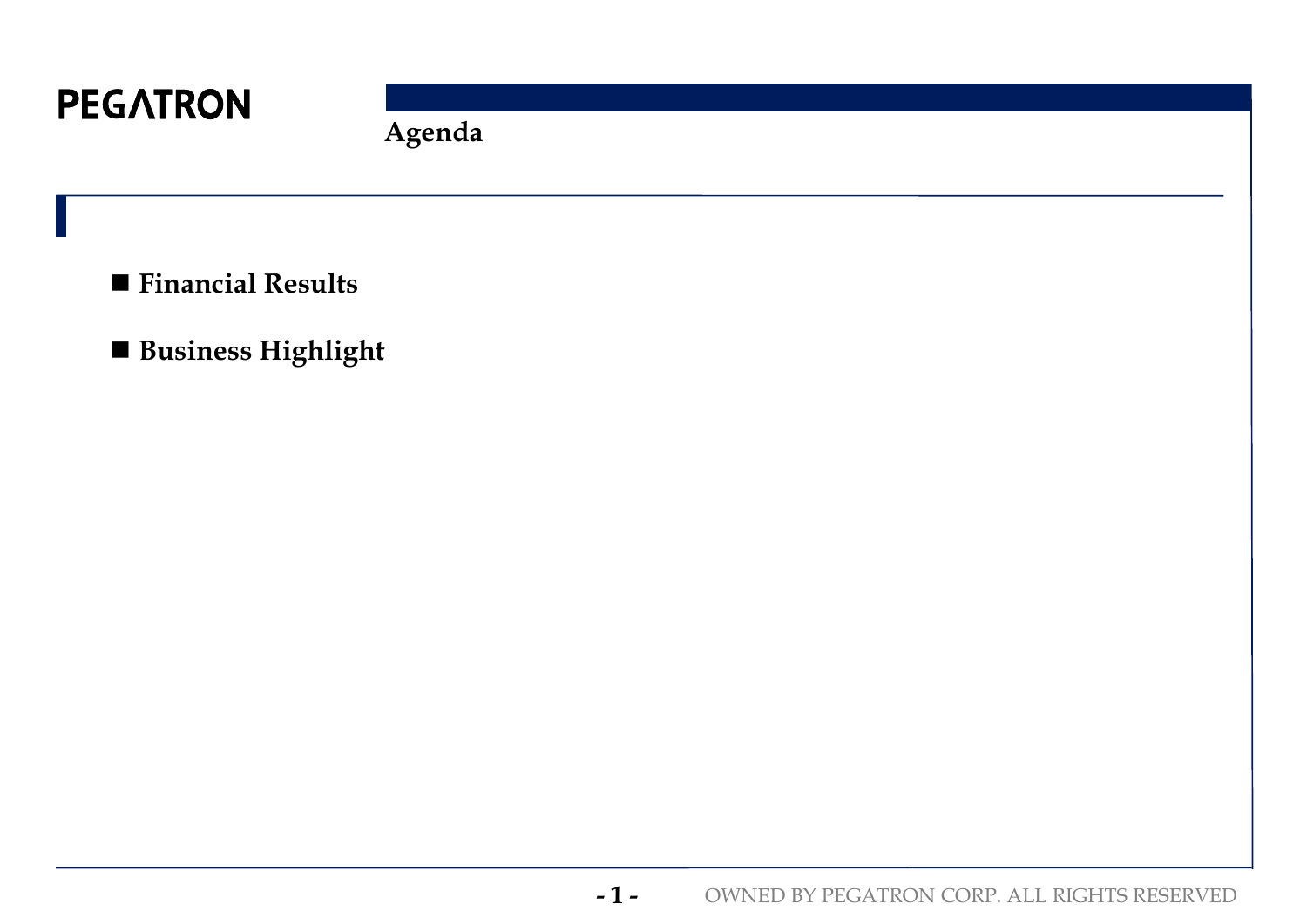

### **Safe Harbor Notice**

- **Pegatron's statements of its current expectations are forward looking statements subject to** significant risks and uncertainties and actual results may differ materially from those contained in the forward-looking statements.
- Except as required by law, we undertake no obligation to update any forward-looking statement, whether as a result of new information, future events, or otherwise.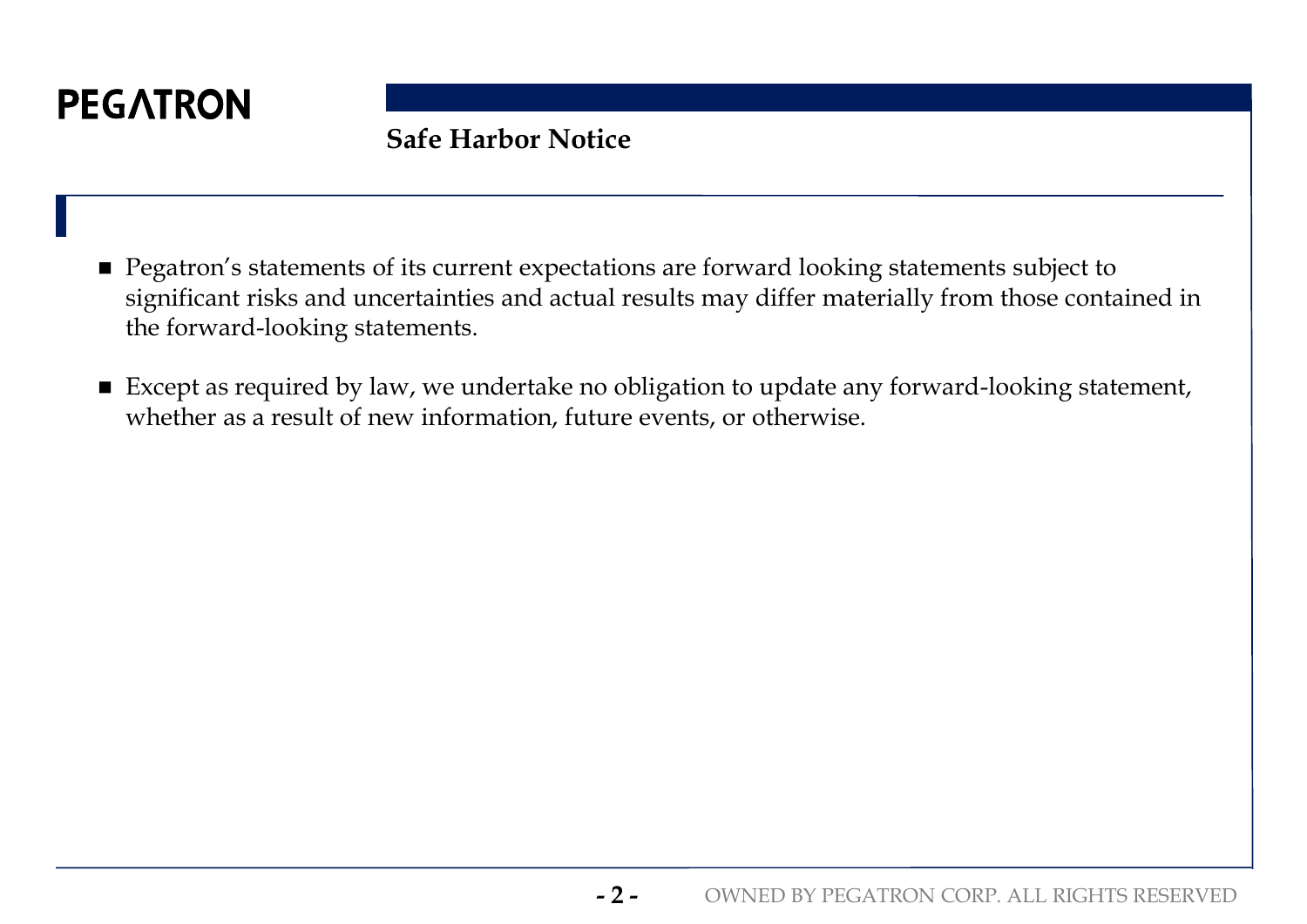

# **1Q2022 Consolidated Financial Result**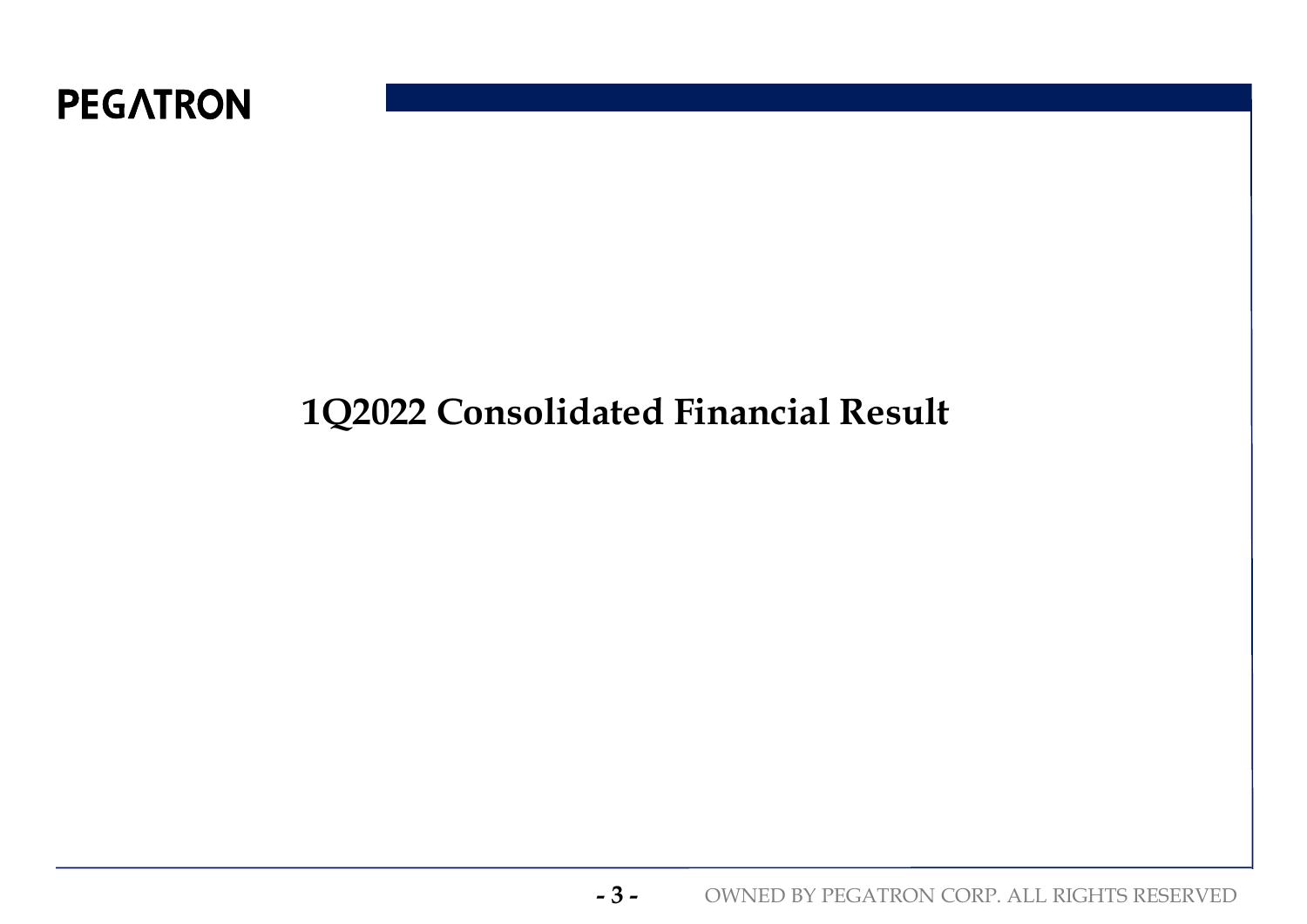### **Consolidated Income Statements (Quarter-over-Quarter)**

| (NT\$ Mn)                                       | 1Q 2022       |      | 4Q 2021       |      | QoQ       | 1Q 2021       |      | YoY       |
|-------------------------------------------------|---------------|------|---------------|------|-----------|---------------|------|-----------|
| <b>Net Revenue</b>                              | 323,825       | 100% | 452,022       | 100% | $-28.4%$  | 216,622       | 100% | 49.5%     |
| <b>COGS</b>                                     | 312,370 96.5% |      | 436,164 96.5% |      | $-28.4%$  | 207,384 95.7% |      | 50.6%     |
| <b>Gross Profit</b>                             | 11,455        | 3.5% | 15,858        | 3.5% | $-27.8%$  | 9,238         | 4.3% | 24.0%     |
| <b>Operating Expense</b>                        | 7,230         | 2.2% | 8,090         | 1.8% | $-10.6%$  | 7,022         | 3.2% | 3.0%      |
| <b>Operating Income (Loss)</b>                  | 4,225         | 1.3% | 7,768         | 1.7% | $-45.6%$  | 2,216         | 1.0% | 90.7%     |
| <b>Net Non-Operating Income (Loss)</b>          | (449)         | 0.1% | 3,594         | 0.8% | $-112.5%$ | 1,632         | 0.8% | $-127.5%$ |
| <b>FX Gain (Loss)</b>                           | 85            | 0.0% | 651           | 0.1% | $-86.9%$  | 449           | 0.2% | $-81.1%$  |
| <b>Others</b>                                   | (534)         | 0.2% | 2,943         | 0.7% | $-118.1%$ | 1,183         | 0.5% | $-145.1%$ |
| <b>PBT</b>                                      | 3,776         | 1.2% | 11,362        | 2.5% | $-66.8%$  | 3,848         | 1.8% | $-1.9%$   |
| Tax                                             | (628)         | 0.2% | (2,036)       | 0.5% | $-69.2%$  | 1,367         | 0.6% | $-145.9%$ |
| Net Income                                      | 3,148         | 1.0% | 9,326         | 2.1% | $-66.2%$  | 5,215         | 2.4% | $-39.6%$  |
| Net Income Attributable to the<br><b>Parent</b> | 1,667         | 0.5% | 7,861         | 1.7% | $-78.8%$  | 4,673         | 2.2% | $-64.3%$  |
| <b>EPS</b>                                      | 0.62          |      | 2.95          |      | $-79.0%$  | 1.75          |      | $-64.6%$  |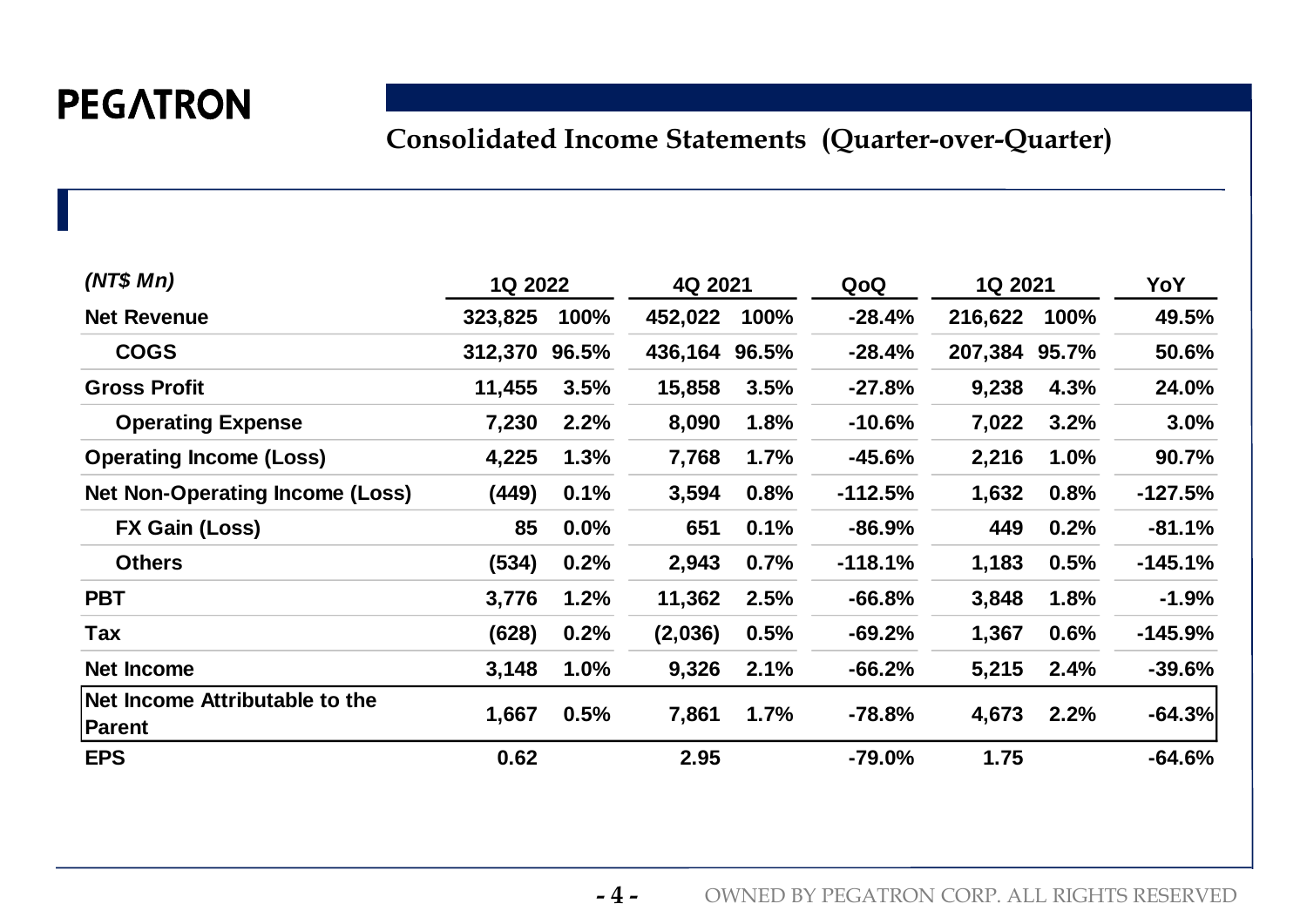#### **Consolidated Balance Sheet**

|         |      |                          |            | <b>Diff</b>               |         |      | <b>Diff</b> |
|---------|------|--------------------------|------------|---------------------------|---------|------|-------------|
| 121,110 | 19%  | 111,024                  | 16%        | 10,086                    | 133,361 | 24%  | (12, 251)   |
| 178,052 | 28%  | 249,533                  | <b>37%</b> | (71, 481)                 | 110,405 | 20%  | 67,647      |
| 183,297 | 29%  | 148,061                  | 22%        | 35,236                    | 146,564 | 26%  | 36,733      |
| 43,321  | 7%   | 56,233                   | 8%         | (12, 912)                 | 67,370  | 12%  | (24, 049)   |
| 525,780 | 82%  | 564,851                  | 83%        | (39,071)                  | 457,700 | 82%  | 68,080      |
| 72,254  | 11%  | 69,737                   | 10%        | 2,517                     | 61,213  | 11%  | 11,041      |
| 117,272 | 18%  | 111,919                  | 17%        | 5,353                     | 103,205 | 18%  | 14,067      |
| 643,052 | 100% | 676,770                  | 100%       | (33, 718)                 | 560,905 | 100% | 82,147      |
| 101,191 | 16%  | 97,050                   | 14%        | 4,141                     | 142,884 | 25%  | (41, 693)   |
| 225,497 | 35%  | 266,662                  | 39%        | (41, 165)                 | 139,443 | 25%  | 86,054      |
| 407,188 | 63%  | 428,588                  | 63%        | (21, 400)                 | 345,813 | 62%  | 61,375      |
| 41,870  | 7%   | 47,080                   | 7%         | (5,210)                   | 35,088  | 6%   | 6,782       |
| 455,406 | 71%  | 482,503                  | 71%        | (27, 097)                 | 384,102 | 68%  | 71,304      |
| 160,589 | 25%  | 166,605                  | 25%        | (6,016)                   | 153,070 | 27%  | 7,519       |
| 187,646 | 29%  | 194,267                  | 29%        | (6, 621)                  | 176,803 | 32%  | 10,843      |
| 643,052 | 100% | 676,770                  | 100%       | (33, 718)                 | 560,905 | 100% | 82,147      |
|         |      |                          |            |                           | 132%    |      |             |
| 71%     |      | 71%                      |            |                           | 68%     |      |             |
|         |      |                          |            |                           | 32%     |      |             |
|         |      | 2022/3/31<br>129%<br>22% |            | 2021/12/31<br>132%<br>21% |         |      | 2021/3/31   |

**- 5 -** OWNED BY PEGATRON CORP. ALL RIGHTS RESERVED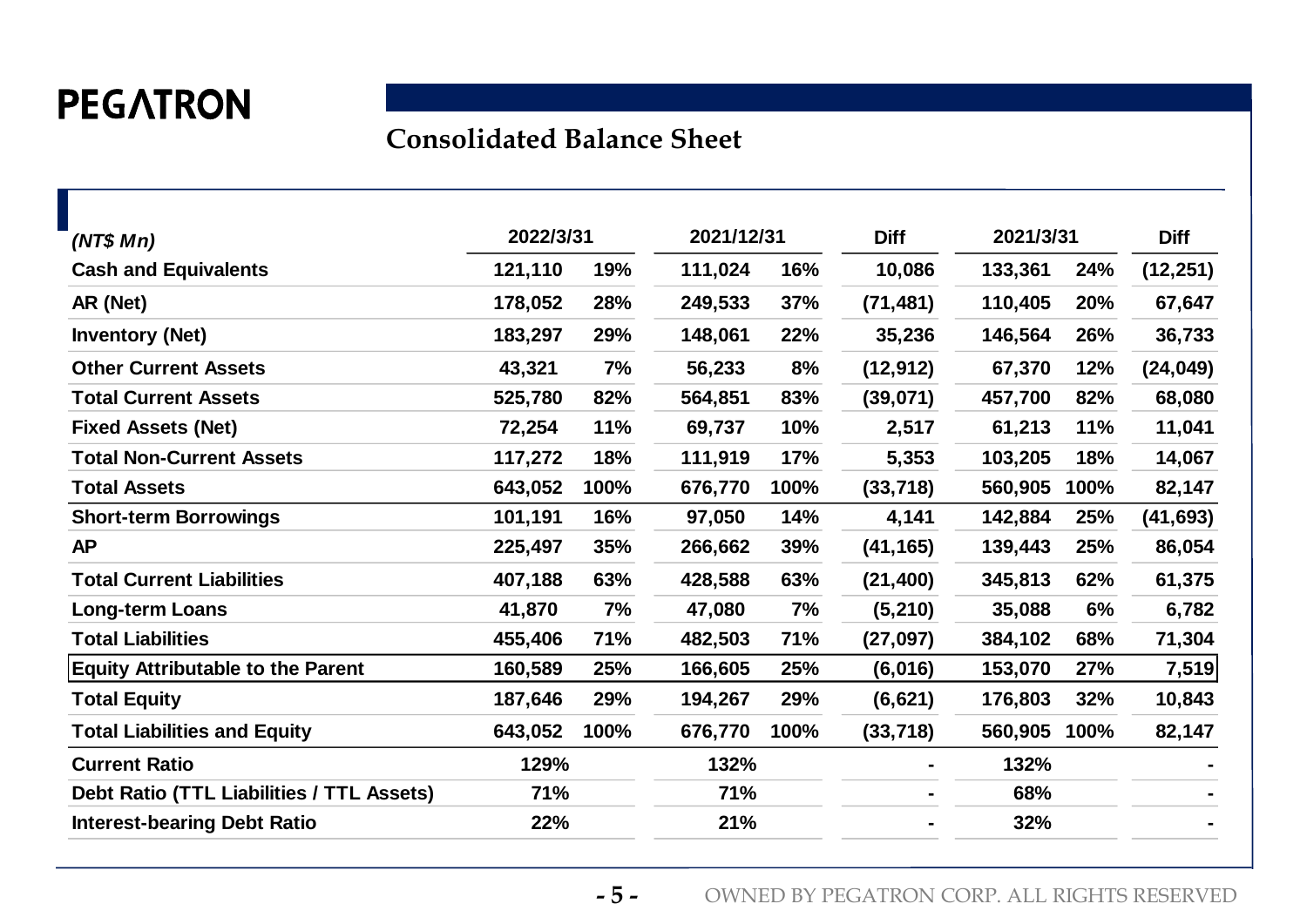### **Consolidated Cash Flows Statement**

| (NT\$ Mn)                                    | 1Q 2022  | 1Q 2021   |
|----------------------------------------------|----------|-----------|
| <b>Cash Flows from Operating Activities:</b> | 13,085   | 23,064    |
| <b>Cash Flows from Investing Activities:</b> | (5, 179) | (31, 917) |
| <b>Cash Flows from Financing Activities:</b> | (1, 466) | 16,624    |
| <b>Impact from Changes in FX Rate</b>        | 3,646    | (407)     |
| <b>Net Increase in Cash</b>                  | 10,086   | 7,364     |
| Cash, beginning of the period                | 111,024  | 125,997   |
| Cash, end of the period                      | 121,110  | 133,361   |

| Note:                         | <b>1Q 2022</b> | <b>1Q 2021</b> |
|-------------------------------|----------------|----------------|
| Depreciation and amortization | 3,474          | 3,787          |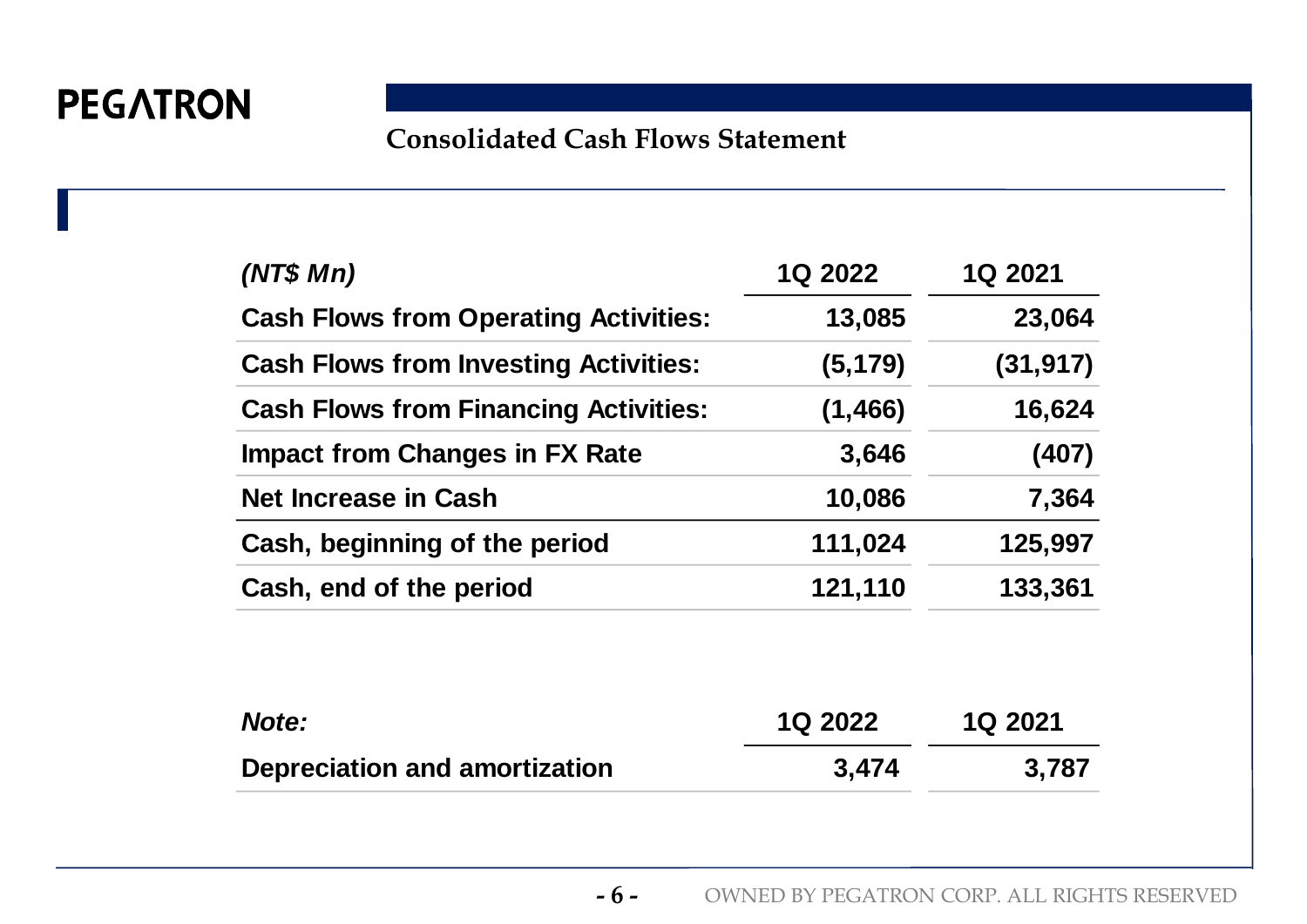

# **Business Highlight**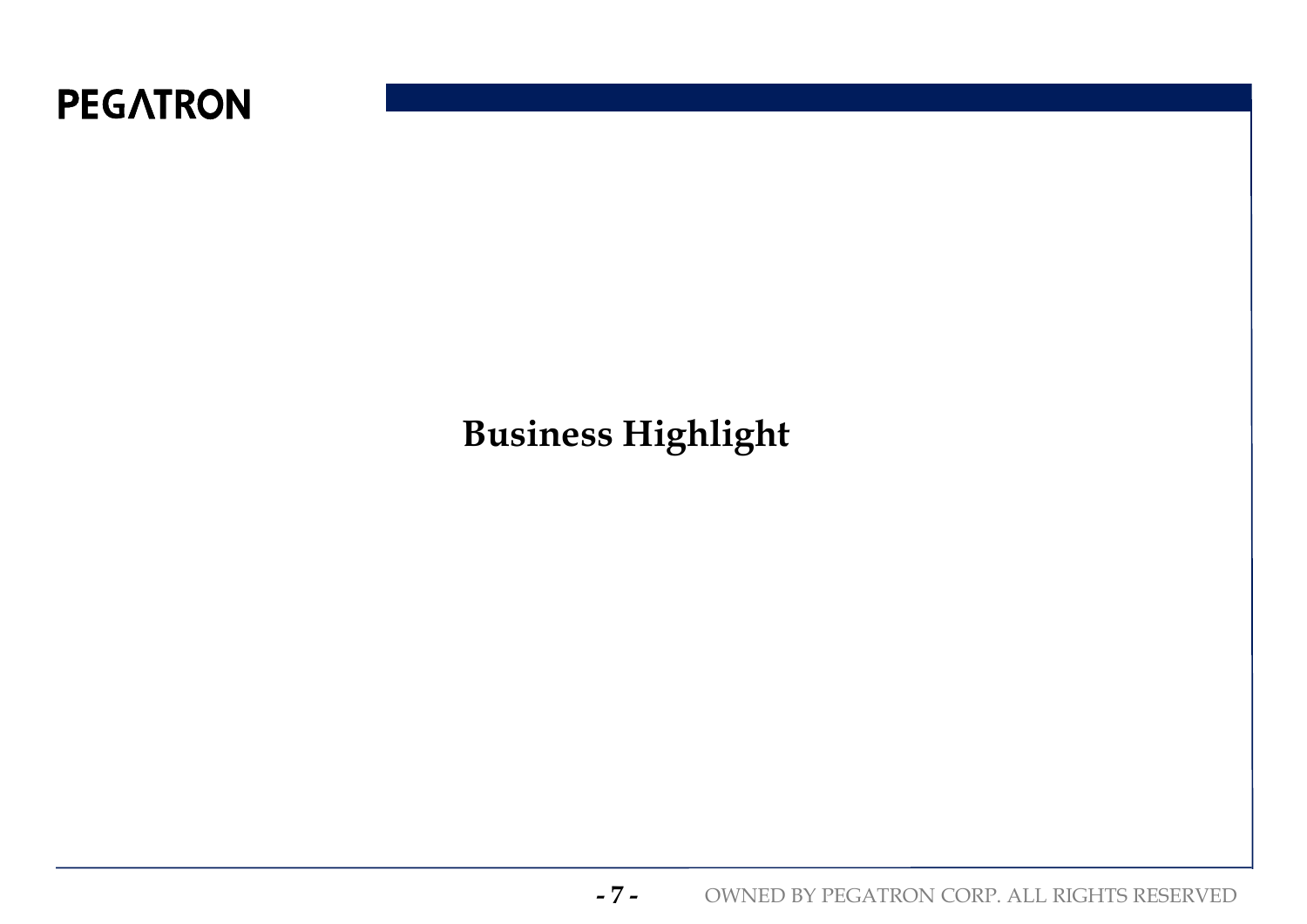#### **Consolidated Revenue Trend**



Consolidated revenue totaled NT\$324Bn in 1Q2022, down by 28% QoQ and up by 49% YoY. QoQ decline was attributable to less working days and product seasonality, while YoY increase was mainly due to better demand from 3 product segments.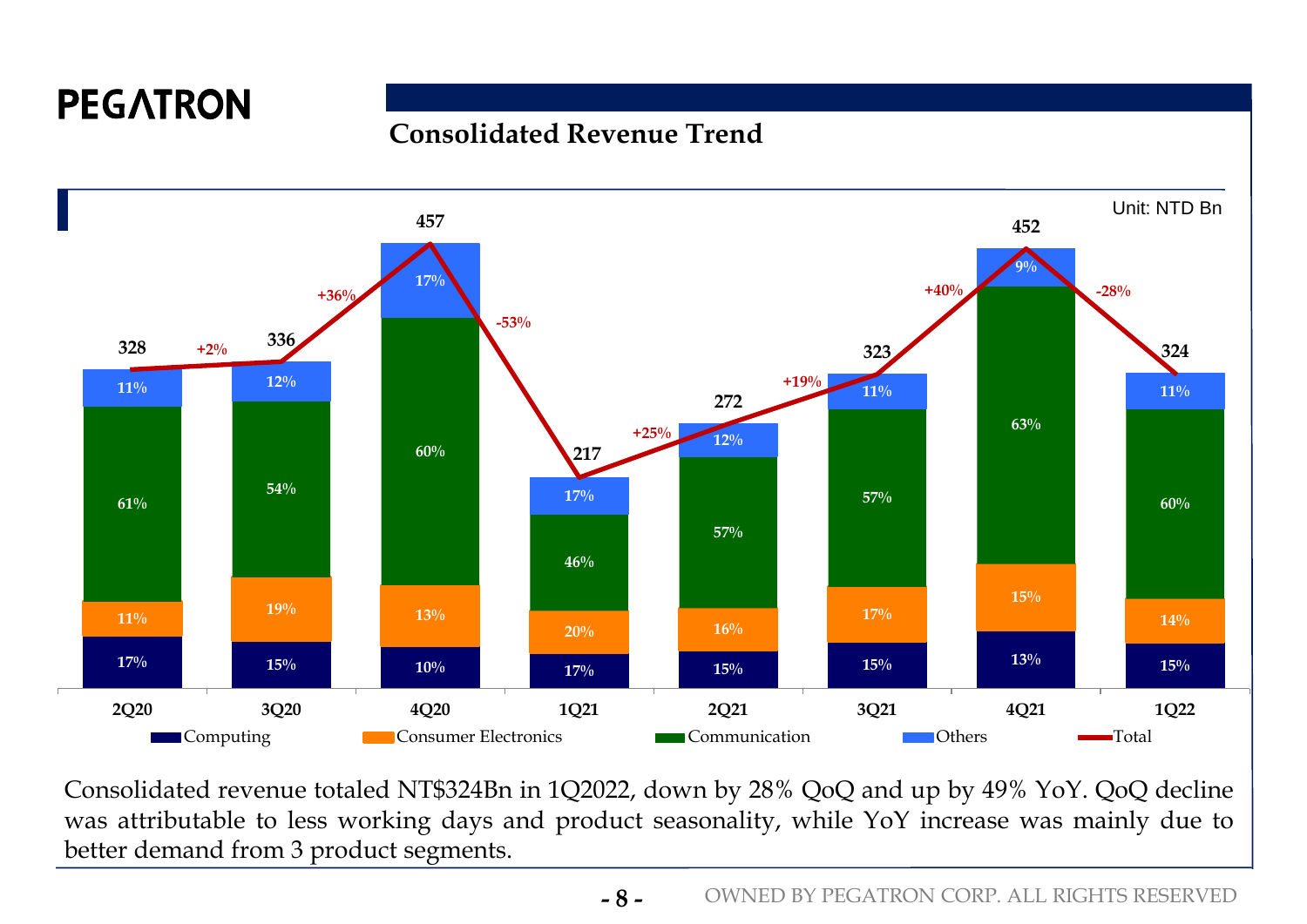#### **Revenue Breakdowns by Products (Year-over-Year)**



Thanks to better product mix, revenue from Computing segment was up 32% YoY. Revenue from Communication increased 95% YoY due to stronger end demand. Consumer segment was stable with YoY growth of 5%.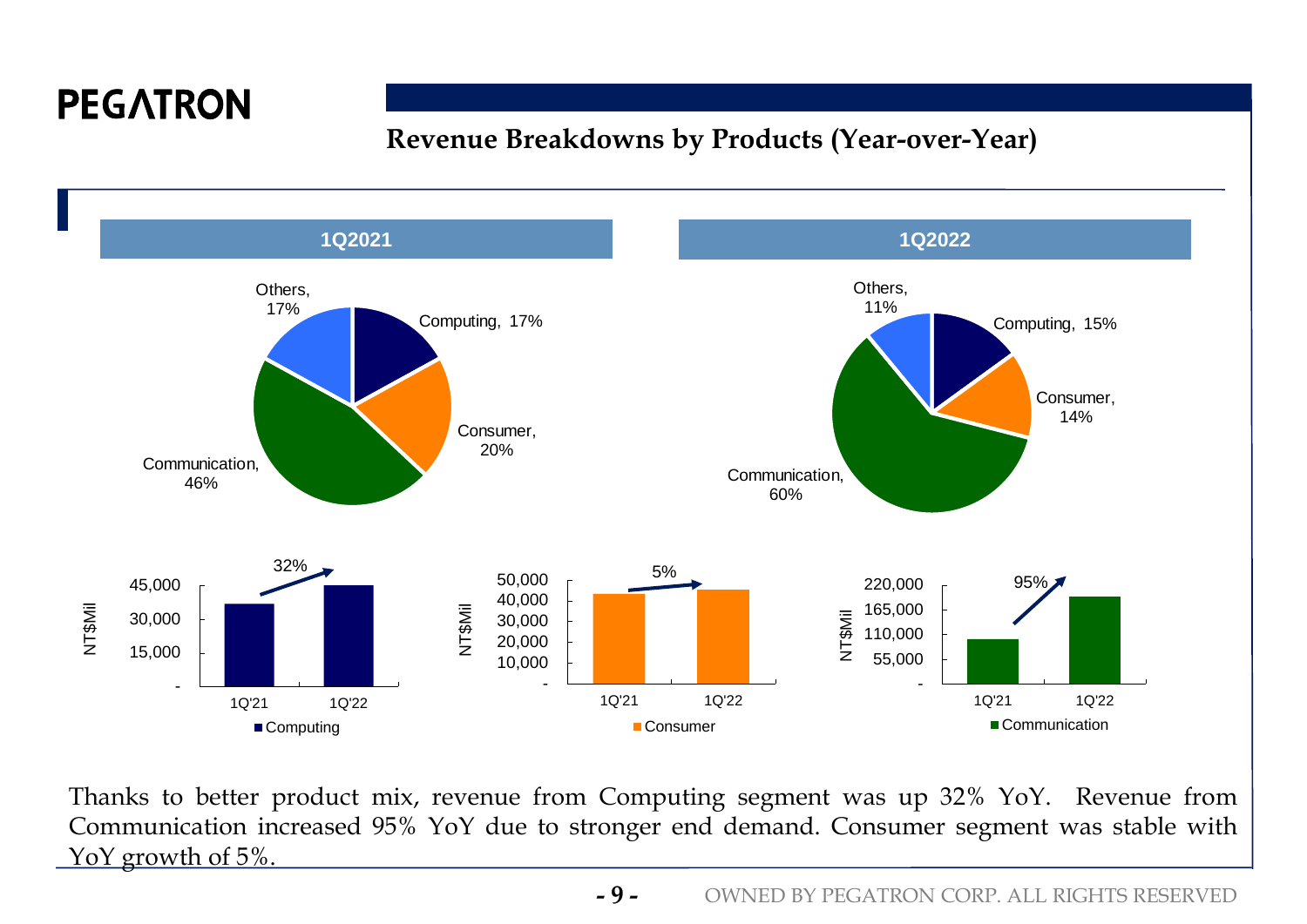### **Revenue Breakdowns by Products (Quarter-over-Quarter)**



The double digits revenue decline QoQ across three product segments was mainly due to seasonality.